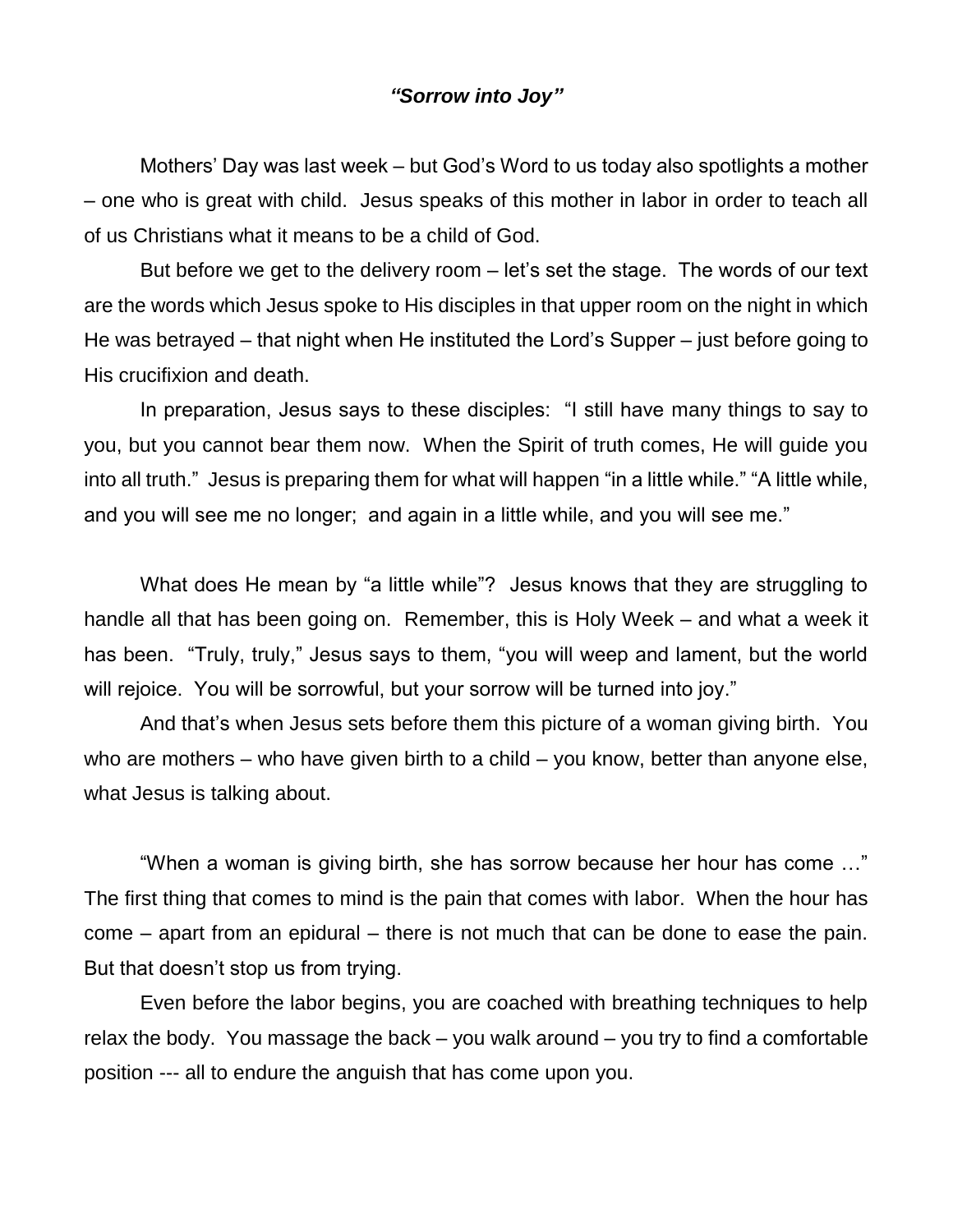Attending nurses are so good at assisting the mother and child. While others were trying to distract from the pain – they give helpful information and encouragement. It's good to know the facts – the timing of the contractions and so forth. And even though the status of the dilation creeps along at a snail's pace – appropriate bedside manner prevents them from saying – "oh, the pain is going to get much worse."

"When a woman is giving birth, she has sorrow because her hour has come, but when she has delivered the baby, she no longer remembers the anguish, for joy that a human being has been born into the world."

Given all that the mother has been through – the delivery often comes as a shock. It's not until the baby cries – or the doctor says, "you have a beautiful baby girl" – that the reality sinks in. Even then, she wants to see her baby – hold her baby. Then her sorrow is turned into joy – one of the greatest joys ever experienced this side of heaven. [P]

Remember, Jesus is preparing His disciples. The disciples have their own anguish. Their world has been turned upside down. For three years they had lived as disciples of Jesus Christ – and now, after "a little while" – He was gone. He was crucified, died and was buried.

Unlike the mother who is dealing with the life in her womb – the disciples are dealing with death and the tomb. They've entombed themselves behind locked doors for fear of the Jews – for fear that what happened to Jesus, will happen to His disciples.

In "a little while" their sorrow and fear are turned to joy. At first, they too are baffled, unsure. This news of Christ's resurrection is more than they can bear – but when the Living One stands in their midst – when they see and touch Him – their joy cries, out, "My Lord and my God!"

These words of our Lord Jesus Christ are not just for the disciples gathered in that upper room – but for all of us who live with the sorrows of this fallen world. Jesus is preparing us – us, who cannot see Him since He has ascended into heaven – but in "a little while" we will see Him – when He comes again on the Last Day.